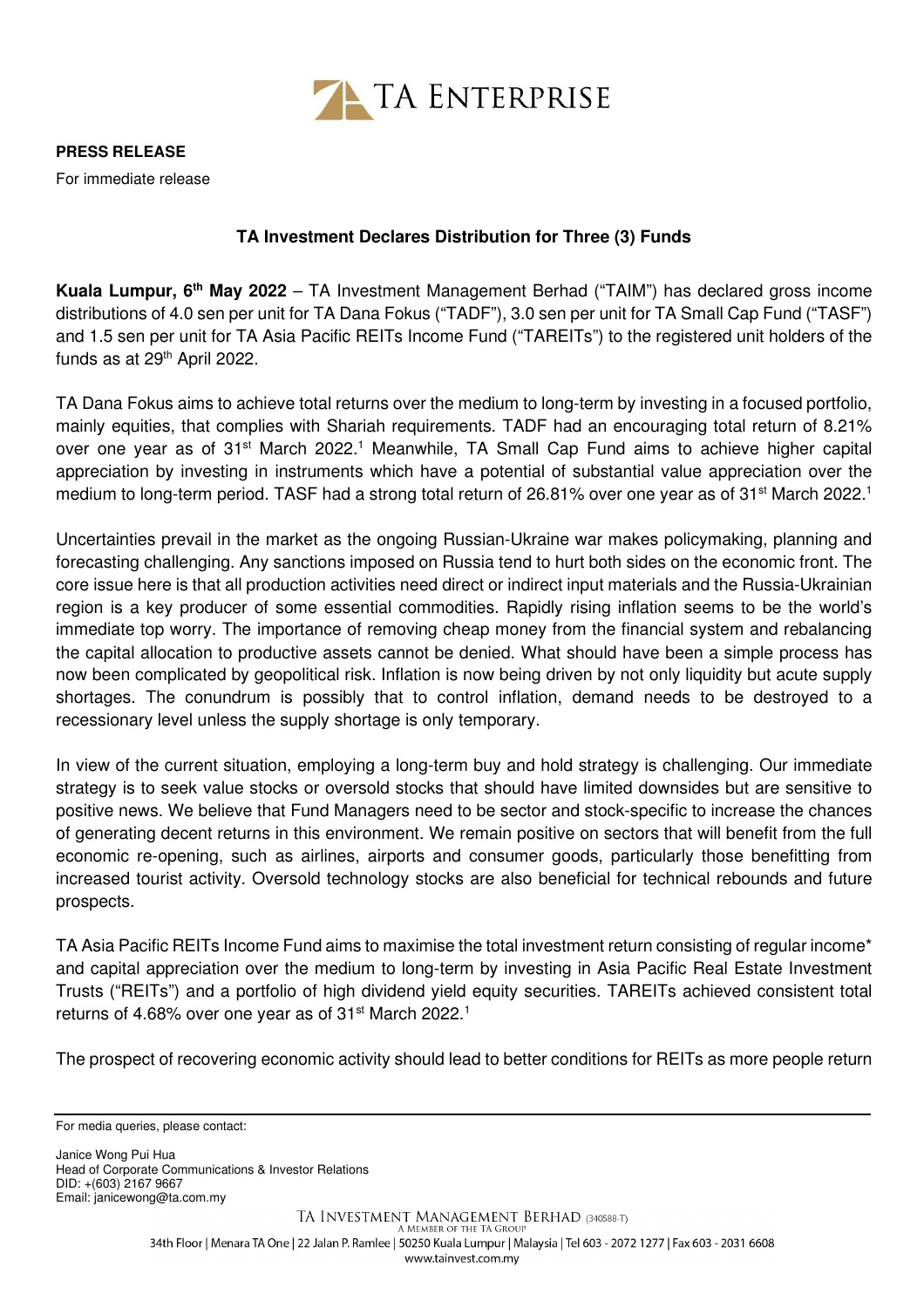

to malls and offices, manufacturing activities pick up, and tourists fill up hotels. While rising interest rates may temper growth, REITs with better capital management and growth strategies will thrive well. Nevertheless, REITs yields remain attractive as the benefits of reopening economic activities and country's borders may outweigh the downside risks. It is also essential to be holding the right REITs segment such as industrial, ecommerce and logistics, which are relatively more resilient to a pandemic and, therefore, could better weather rate hikes than others. Attractive valuations could serve as a buying opportunity for the discerning investor as REITs continue to provide stable yields relative to other asset classes.

(Source: TA Investment Management Berhad as of 6th May 2022) <sup>1</sup> Lipper for Investment Management as of 31st March 2022 \*The regular income could be in the form of units or cash.

**– END –**

For media queries, please contact:

Janice Wong Pui Hua Head of Corporate Communications & Investor Relations DID: +(603) 2167 9667 Email: janicewong@ta.com.my